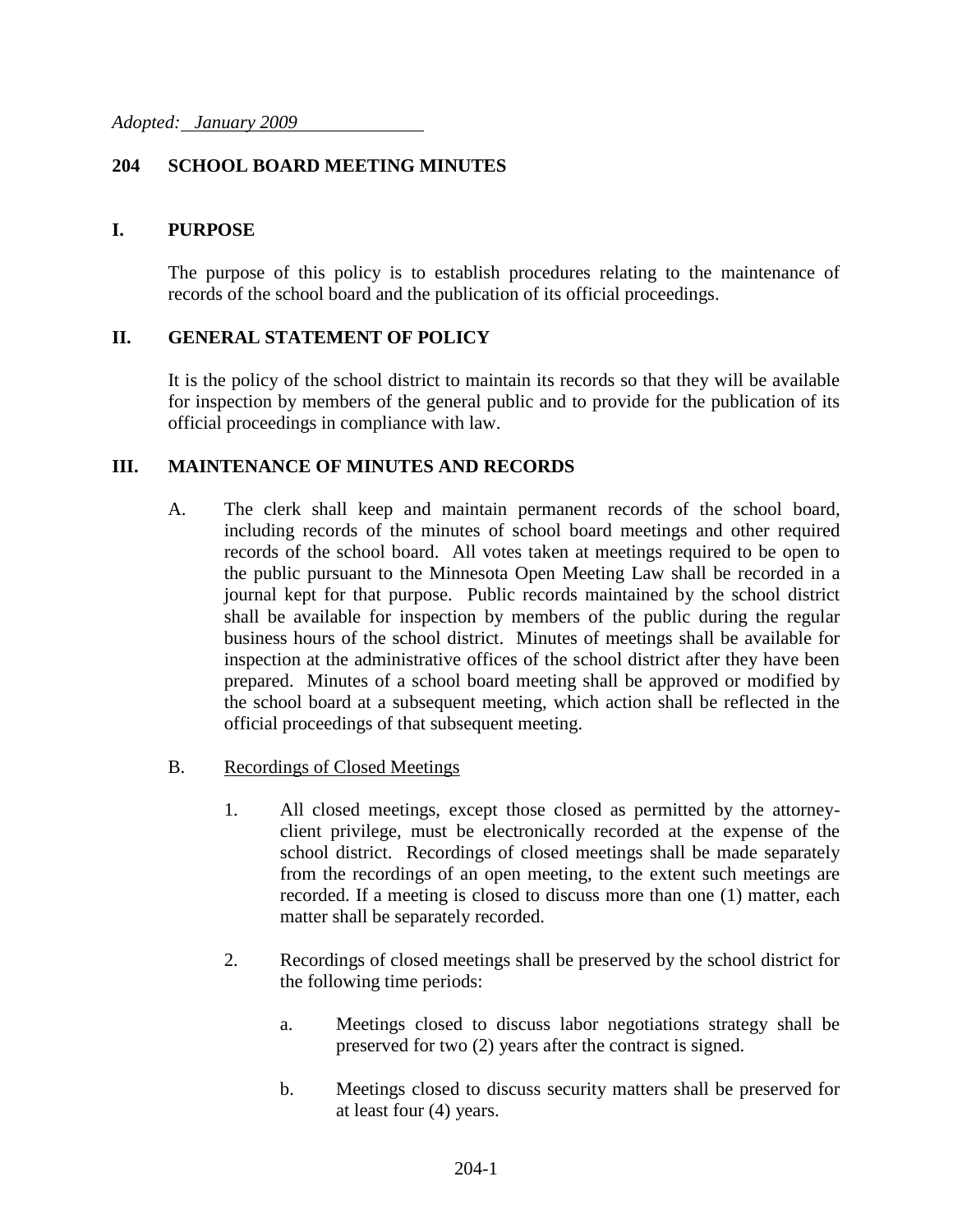- c. Meetings closed to discuss the purchase or sale of property shall be preserved for at least eight (8) years after the date of the meeting.
- d. All other closed meetings shall be preserved by the school district for at least three (3) years after the date of the meeting.
- e. Following the expiration of the above time periods, recordings of closed meetings shall be maintained as set forth in the school district's Records Retention Schedule.
- 3. Recordings of closed meetings shall be classified by the school district as protected non-public data that is not accessible by the public or any subject of the data, with the following exceptions:
	- a. Recordings of labor negotiations strategy meetings shall be classified as public data and made available to the public after all labor contracts are signed by the school district for the current budget period.
	- b. Recordings of meetings related to the purchase or sale of property shall be classified as public data and made available to the public after all real or personal property discussed at the meeting has been purchased or sold or the school district has abandoned the purchase or sale.
	- c. Recordings of any other closed meetings shall be classified and/or released as required by court order.
- 4. Recordings of closed meetings shall be maintained separately from recordings of open meetings, to the extent recordings of open meetings are maintained by the school district, with the exception of recordings that have been classified as public data as set forth in Section III.B.3. above. Recordings of closed meetings classified as non-public data also shall be maintained in a secure location, separate from recordings classified as public data.
- 5. Recordings of closed meetings shall be maintained in a manner to easily identify the data classification of the recording. The recordings shall be identified with at least the following information:
	- a. The date of the closed meeting;
	- b. The basis upon which the meeting was closed (i.e.: labor negotiations strategy, purchase or sale of real property, educational data, etc.); and
	- c. The classification of the data.